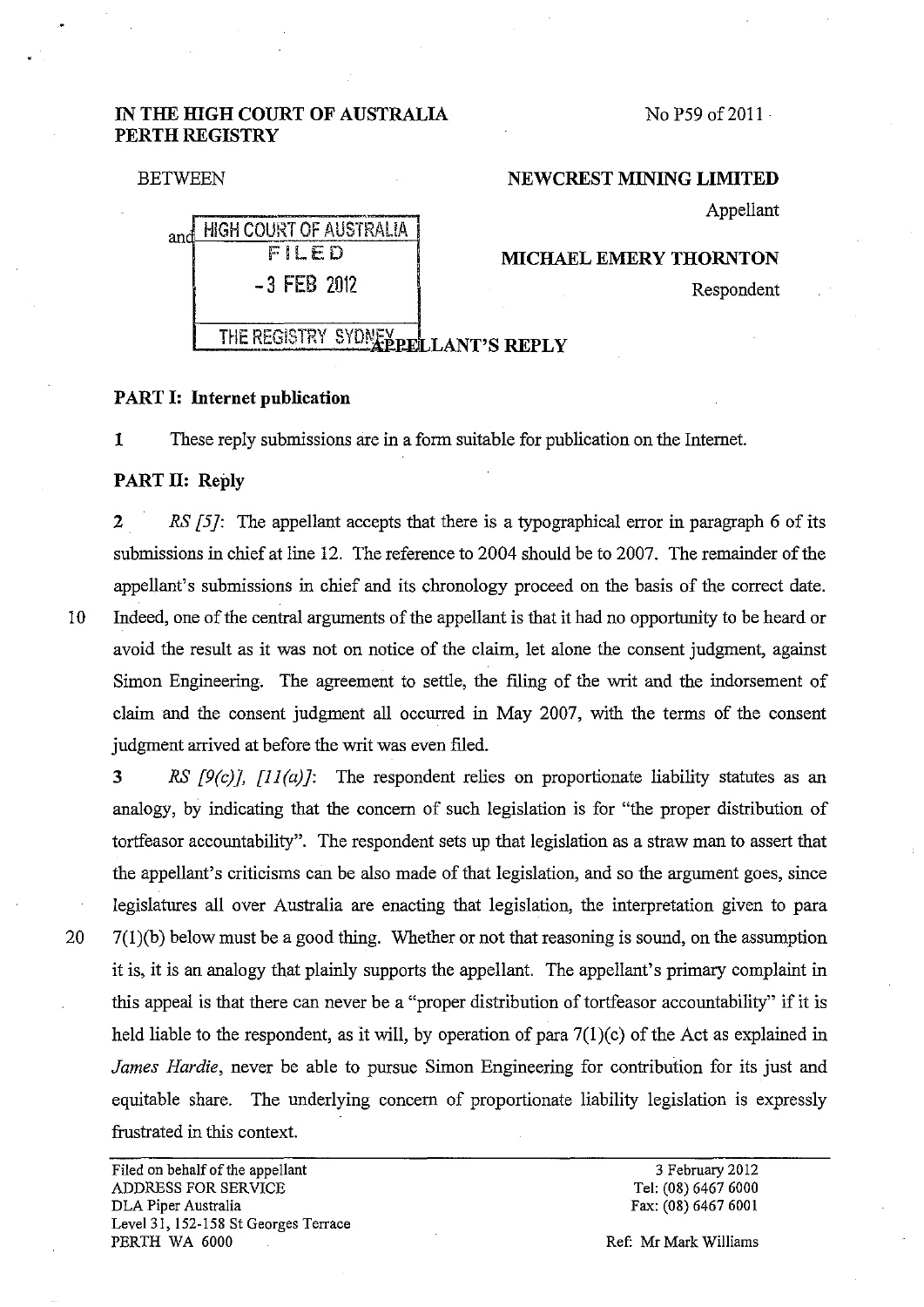4 *RS [ll(b)]:* As the respondent accepts at [16], and as the appellant has pointed out in chief, that was not the view of the Court below. The assertion made at *RS [ll(c)]* is unsupportable. First, there would be no such "compulsion". If a tortfeasor believes it is settling for its just and equitable share of the damage it caused in the context of other strategic concerns and the plaintiff is content with the sum then there will be no necessity for a suit from the plaintiff. Secondly, if the cause of action arises out of the same incident there is no reason for the length of trials or their complexity to be increased, indeed, the current construction could yield more than one suit where the first settles. As to *RS [11 (d)] and [11 (e)]* it is the drive for multiple litigation to force multiple settlements that the construction below promotes.

10 5 *RS [13(a)]:* There are a number of responses to this submission. Three presently suffice to demonstrate that it is fallacious. First, there is no relevant injustice because both defendants consented to the situation that occurred in the example and the plaintiff did as well, so that the tortured example is arrived at by the will of all the relevant actors. Secondly, the example wrongly assumes that the consent judgment for dismissal validly operates against the world but the respondent abjures the possibility in the present case of a consent judgment operating in the same fashion. Thirdly, the example is one far removed from the question presently for decision. In the example provided, the plaintiff is irrelevant as its situation in the example would be unchanged by any of the available interpretations as it consented to a dismissal and whatever the magnitude of the first defendant's settlement, it also consented. In 20 the present case, the appellant has been hoisted on someone else's petard- not its own.

6 *RS [13 (b)]:* It is no part of the appellant's case that this Court's decision in *James Hardie* be reconsidered. The whole of the appellant's case is premised on seeking a just result in the context of the continued applicability of *James Hardie.* Further, any reversal of *James Hardie* is of no interest to the respondent in that if that case had been decided the other way in respect of para  $7(1)(c)$ , and the reasoning below was held to apply to para  $7(1)(b)$ , the respondent's position would be unaltered.

---~---- --

*RS [13(d)]:* It is not clear what "decision of the High Court of Australia" or "equivalent legislative intervention" the respondent is alluding to. If the submission is to be understood as being that the appellant's concerns could be addressed by some other decision of 30 this Court or by legislative change, the obvious answer is that such a concept is not a concern of the Court in determining the present question. Also, the fact that "prudent litigants in the position of the appellant may also interrogate plaintiffs as to the fact and content of previous settlements" is of little use when that litigant cannot sue another tortfeasor for contribution.